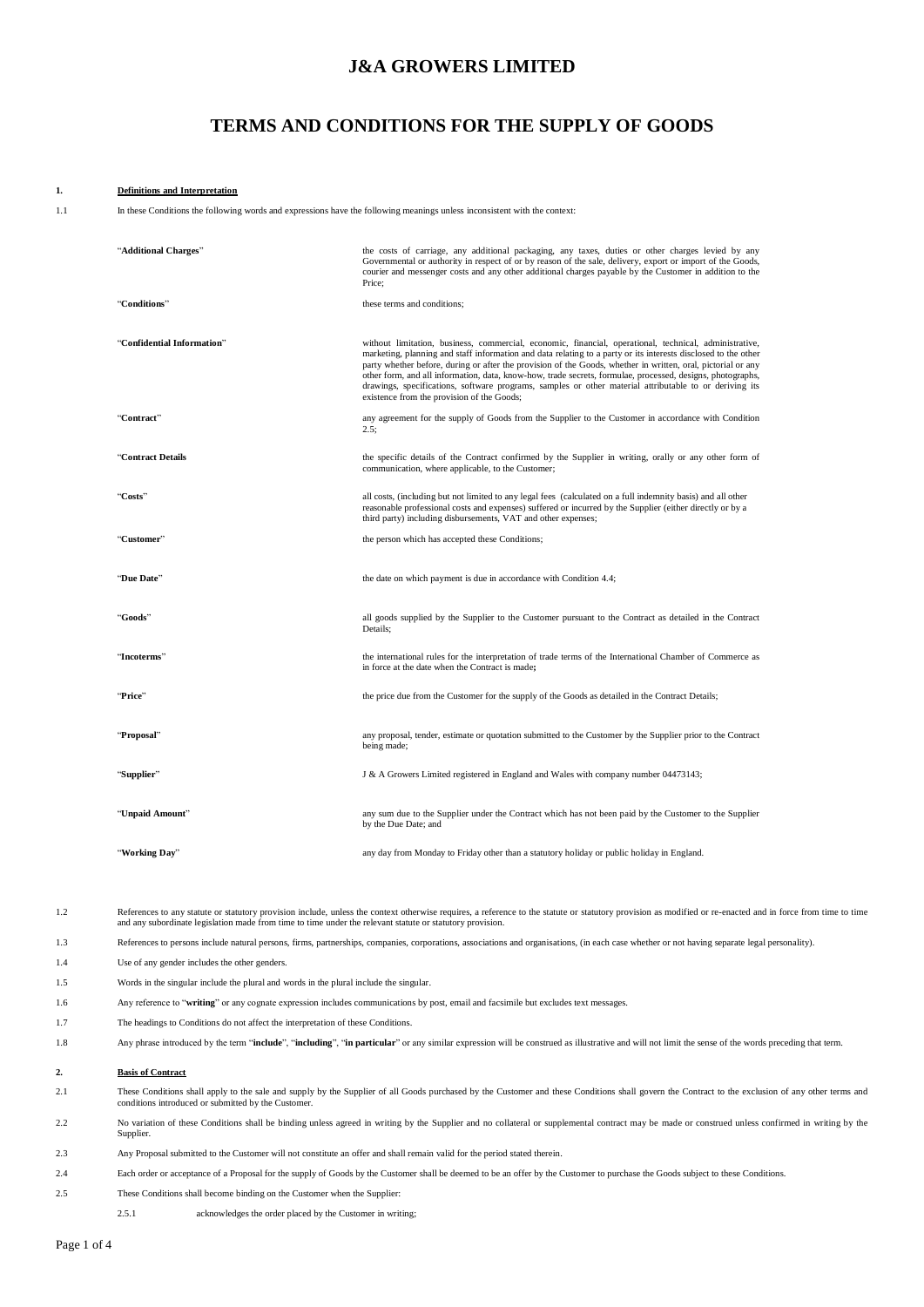## 2.5.2 commences processing of the order; or

2.5.3 notifies the Customer that the Goods are ready;

whichever is the earlier, at which point a Contract shall come into existence between the Supplier and the Customer.

- Where the Supplier confirms the details of the Contract in writing, the Customer shall be under a duty to bring any discrepancies to the Supplier's notice within 3 days of receipt of the written<br>confirmation, and if the Cu in the Contract Details.
- 2.7 The Supplier's employees or agents are not authorised to make any representations concerning the Goods unless confirmed by the Supplier in writing. In entering into the Contract the Customer acknowledges that it does n
- In the event that the Customer wishes to cancel an order, it may only do so with the written consent of the Supplier and on the terms that the Customer shall indemnify the Supplier in full against all<br>loss (including loss
- 2.9 Any typographical, clerical or other omission in any sales literature, quotation, price list, acceptance of offer, invoice or other document or information issued by the Supplier shall be subject to without any liability on the part of the Supplier.

## **3. Prices**

- <span id="page-1-3"></span>3.1 Except as otherwise stated under the terms of any Proposal, or in the Contract Details or as agreed by the parties in writing, the Price bareroot is Ex Works the Supplier's nursery (as defined in the Incoterms), is exclusive of transport costs and insurance costs. Where the Customer requests delivery the Supplier shall be entitled to charge the Customer for the cost of delivery as an Additional Charge which will appear
- 3.2 The Price and any Additional Charges stated in the Proposal or the Contract Details or the Supplier's price list is based on conditions ruling at the date of first publication.
- 3.3 The Supplier reserves the right to charge the Customer, for any additional work undertaken over and above that which would have been otherwise required, (including any expenses or financial penalties incurred by the Supplier) as a result of any instructions supplied by the Customer being incomplete, incorrect, inaccurate, illegible, out of sequence, in the wrong form, or provided to the<br>Supplier too late to e
- 3.4 All Prices quoted are exclusive of VAT or any other sales tax which will be charged at the rate in force at the time of despatch.

#### <span id="page-1-1"></span>**4. Payment Terms**

- 4.1 The payment terms in this Condition apply save to the extent that they are inconsistent with any specific payment terms set out in the Proposal or Contract Details or otherwise agreed in writing between the parties.
- 4.2 The Supplier shall be entitled to invoice the Customer for the Price and where applicable any Additional Charges on or at any time after delivery of the Goods or any instalment thereof. In the event that any Additional Charges arise following the issue by the Supplier of the invoice, the Supplier will be entitled to invoice the Customer as and when the Additional Charges arise.
- 4.3 The Customer shall make payment for the Price and where applicable any Additional Charges in sterling by cheque or telegraphic transfer. Unless agreed otherwise in writing any payment received by the Supplier in any ot
- <span id="page-1-0"></span>4.4 The Customer shall pay each invoice from the Supplier without any set-off or other deduction within 30 days from the invoice date.
- 4.5 The Supplier's invoices shall be payable in accordance with this Condition [4,](#page-1-1) notwithstanding that delivery of the Goods may not have taken place and title in the Goods may not have passed to the ner. The time of payment of the Supplier's invoices shall be of the essence of the Contract.
- 4.6 If the Customer fails to pay in full any invoice from the Supplier by the Due Date or in any other way breaches the terms of this Contract without prejudice to any other right or remedy the Supplier may have
	- 4.6.1 all invoices issued by the Supplier in respect of any Goods sold or supplied and any Additional Charges pursuant to this Contract and any sums due for goods and/or services under<br>any other contract which may exist be

4.6.2 the Supplier shall be entitled to:

- 4.6.2.1 cancel or suspend any further deliveries of Goods to the Customer under any order;
	- 4.6.2.2 sell or otherwise dispose of the Goods and/or any goods which are the subject of any order by the Customer, whether or not appropriated thereto, and, where applicable, apply the proceeds of sale to the Unpaid Amoun
	- 4.6.2.3 where applicable, charge the Customer interest (both before and after any judgment) on the Unpaid Amount, at the rate of 4% per annum above the Supplier's bankers rate current and notified to the Customer from time to time
	- 4.6.2.4 appropriate any payment made by the Customer to such of the Goods (or goods supplied under any other order) as the Supplier may think fit; and
	- 4.6.2.5 by notice to the Customer unilaterally vary payment terms for future Contracts.
- 4.6.3 the Customer shall indemnify the Supplier for all reasonable Costs that are reasonably incurred by the Supplier (either directly or indirectly or by a third party) in seeking or securing payment of any Unpaid Amount or otherwise pursuing any claim for damages for breach of this Contract. This indemnity shall apply whether or not the Customer has<br>been negligent or at fault. Nothing in this Conditio event that may give rise to a claim under this indemnity. For the avoidance of doubt, the limitations set out in Condition [8,](#page-2-0) do not apply to the indemnity in this Condition [4.6.3.](#page-1-2)
- <span id="page-1-2"></span>4.7 Unless otherwise agreed in writing by the Supplier, all queries from the Customer regarding any invoice must be received prior to the required payment date in Conditio[n 4.4.](#page-1-0)

#### **5. Packaging**

- 5.1 The packaging of Goods shall be entirely at the discretion of the Supplier and the Supplier shall have the right to pack all Goods in such manner and in such quantities as the Supplier thinks fit and shall not be obliged to comply with any packaging requests or instructions from the Customer unless agreed by the Supplier and the Customer in writing.
- 5.2 The cost of any additional packaging requests or instructions agreed by the parties or deemed necessary by the Supplier shall be an Additional Charge.

#### **6. Risk and Title**

- 6.1 Risk of damage to or loss of the Goods shall pass to the Customer at the time of delivery to the address provided by the Customer to the Supplier when the order is placed or set out in the Contract Details or other such address as may be agreed between the parties from time to time, save in the following situations:
	- 6.1.1 if the Supplier is not responsible for delivery, risk shall pass to the Customer at the point when the Customer or a representative of the Customer collects the Goods from the Supplier's place of business; or
	- 6.1.2 if the Customer wrongfully fails to take delivery, risk shall pass to the Customer at the time when the Supplier has tendered delivery of the Goods; or
	- 6.1.3 if delivery is to a location outside the United Kingdom, then risk shall pass in accordance with the relevant Incoterm as stated in the Proposal or Contract Details or as agreed in writing between the parties
- 6.2 Notwithstanding delivery and the passing of risk in the Goods, or any other provision of these Conditions, title in the Goods shall not pass to the Customer until the Supplier has received in cash or cleared funds paym
	- 6.2.1 the Price and any Additional Charges; and
	- 6.2.2 all other sums payable by the Customer to the Supplier for which payment is then due.
- 6.3 Until such time as title in the Goods passes to the Customer:
	- the Customer shall hold the Goods as the Supplier's fiduciary agent and bailee, and shall keep the Goods separate from those of the Customer and third parties and properly stored, protected and insured and identified as th
	- 6.3.2 if Goods are damaged or destroyed by an insured risk prior to the same being paid for by the Customer, the Customer shall receive the proceeds of any such insurance as trustee for the Supplier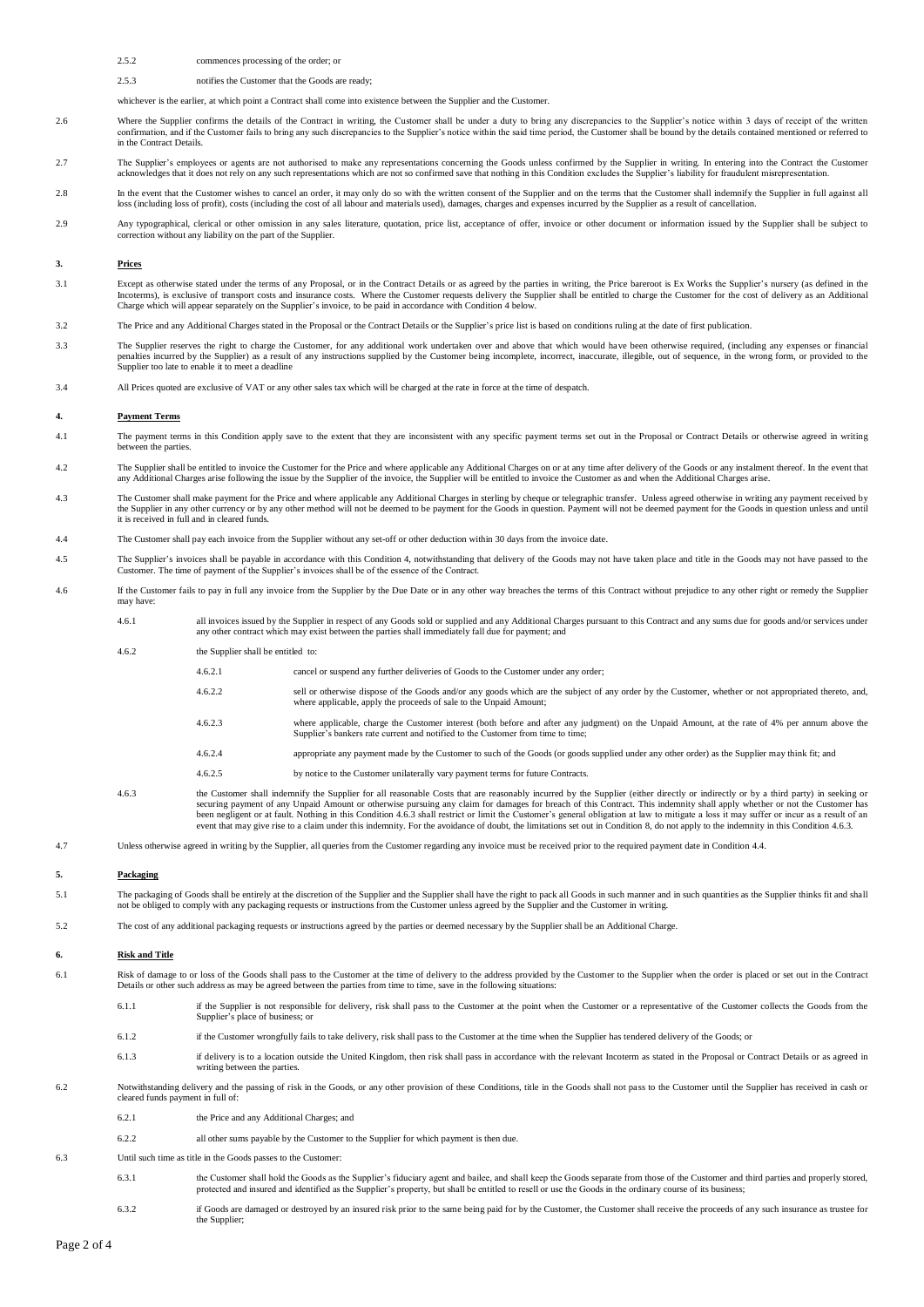- 6.3.3 the Supplier shall be entitled at any time to require the Customer to deliver up the Goods to the Supplier and if the Customer fails to do so forthwith, to enter upon any premises of the Customer or third party where the Goods are stored and mark identify and repossess the Goods and the Customer grants the Supplier an irrevocable license to enter any premises of the Customer for such purposes; and
- the Customer shall not be entitled to pledge or in any way charge by way of security for any indebtedness any of the Goods which remain the property of the Supplier, but if the Customer does so all monies owing by the Cust

## **7. Delivery**

- 7.1 Goods shall be available for collection from the Supplier's place of business. Any requests from the Customer for delivery shall entitle the Supplier to impose an Additional Charge in accordance with Conditio[n 3.1.](#page-1-3) In the event that the Goods are for export outside the United Kingdom the Goods shall be delivered in accordance with the Incoterm stated in the Proposal or Contract Details or, agreed between the parties in writing.
- 7.2 The Supplier shall reasonably endeavour to deliver the Goods on the date(s) indicated by the Supplier in the Proposal or as set out in the Contract Details or on the date(s) agreed between the parties in writing from t
- 7.3 The Supplier shall have the right to deliver Goods ordered in instalments.
- In the event that the Supplier is unable for any reason to fulfil any delivery of the Goods on any Anticipated Delivery Date the Supplier shall not be deemed to be in breach of contract or have any heards of contract or ha
- 7.5 If the Customer fails to take delivery of the Goods (otherwise than by reason of the Supplier's fault) or fails to give the Supplier adequate instructions for delivery then, without prejudice to any other right or remedy available to the Supplier, the Supplier may:
	- 7.5.1 store the Goods until actual delivery and charge the Customer for the reasonable costs (including insurance) of storage and redelivery; or
	- 7.5.2 sell the Goods at the best price readily obtainable and (after deducting all reasonable storage and selling expenses) charge the Customer for any shortfall below the Price and any Additional Charges under the Contract.
- 7.6 The Customer shall accept delivery of the Goods and shall promptly unload the Goods. For the avoidance of doubt, the Supplier or the Supplier's carrier shall not be responsible for unloading the Goods and the Customer shall be charged for wasted time at the Supplier's standard rate and any other expenses incurred by the Supplier:
	- 7.6.1 for any delay in unloading; and/or
	- 7.6.2 for each repeat delivery where the Supplier or Supplier's carrier leaves the delivery point and subsequently returns to the delivery point with the Goods; and/or
	- 7.6.3 as a result of the Customer's inability or unwillingness to accept delivery.
- 7.7 The Customer shall notify the Supplier in writing of any shortfall of Goods delivered within 3 Working Days of delivery, or in the event of non-delivery of a consignment, within 3 Working Days of the Anticipated Delivery Date. For the avoidance of doubt, the Supplier shall be entitled to make good any shortage or non-delivery of a consignment of Goods. Where it does not do so, it shall notify the ner in writing of its decision and the Price shall be adjusted on a pro-rata basis.
- 7.8 Upon delivery the Customer will be required to sign the Supplier's delivery note as conclusive evidence that delivery was made and of the quantity of Goods received by the Customer.

# <span id="page-2-0"></span>**8. Warranties and Liability**

- <span id="page-2-1"></span>8.1 Subject to the Conditions set out below the Supplier warrants that:
	- 8.1.1 the Goods shall on delivery comply with any description of the Goods set out in the Proposal or Contract Details or otherwise agreed between the parties in writing; and
	- 8.1.2 the Goods shall on delivery be free from any physical defects which are apparent upon delivery.
- 8.2 Subject as expressly provided in these Conditions, all warranties conditions or other terms implied by statute or common law are excluded to the fullest extent permitted by law. In particular, the Supplier makes no warranty as to the fitness of the Goods for any particular purpose even if that purpose is stated in the Customer's order. This exclusion includes recommendations or advice from the<br>Supplier to the Custom
- <span id="page-2-2"></span>8.3 The Supplier shall not be liable for a breach of any of the warranties in Condition [8.1](#page-2-1) unless:
	- 8.3.1 the Customer gives written notice of the defect to the Supplier and if the defect is as a result of damage in transit gives written notice to the Supplier's carrier within 3 Working Days of receipt specifying the details of the defect and the delivery date; and
	- 8.3.2 the Supplier is given a reasonable opportunity after receiving the notice of examining the Goods and the Customer complies with any request from the Supplier to return Goods to the Supplier's place of business at the Customer's cost for examination to take place there. The reasonable cost of packaging and carriage of returned Goods incurred by the<br>Customer will be reimbursed by the Supplier if th
- 8.4 The Supplier shall not be liable for breach of warranty under Conditio[n 8.1](#page-2-1) if:
	- 8.4.1 the Customer makes any further use of such Goods or resells the Goods after giving notice under Conditio[n 8.3;](#page-2-2) or
		- 8.4.2 the defect arises because the Customer has failed to follow the Supplier's instructions (whether oral or in writing) as to the storage, proper use and maintenance of the Goods or (if there are none) good trade practice; or
	- 8.4.3 the Customer alters or repairs the Goods without the written consent of the Supplier.
- 8.5 Where any valid claim in respect of the Goods is made by the Customer the Supplier shall be entitled at its option to:
	- 8.5.1 replace the Goods (or the part in question) found not to conform to warranty at the Supplier's cost; or
		- 8.5.2 at the Supplier's sole discretion, refund to the Customer the Price (or a proportionate part of the Price) of the relevant part of the Goods found not to conform to warranty;

and subject to Conditio[n 8.6.2](#page-2-3) the Supplier shall have no further liability to the Customer.

- <span id="page-2-3"></span>8.6 Subject to Condition [8.6.2,](#page-2-3) the Supplier's liability in connection with the sale and supply of Goods shall be as follows:
	- 8.6.1 in respect of any direct or indirect loss of profits, loss of business, loss of goodwill, loss of anticipated savings or loss of use, the Supplier's liability shall be nil;
		- 8.6.2 in respect of physical damage to or loss of the Customer's tangible property to the extent that it results from the wilful default or negligence of the Supplier, its employees, agents or contractors, the Supplier's liability shall be limited to an amount of £1 million in aggregate, except for any physical damage to or loss of the Customer's tangible property with regards to pollution or contamination to the extent that it result from the wilful default or negligence of the Supplier, its employees, agents or contractors, where the Supplier's liability shall be limited to an amount of £200,000 in aggregate;
		- 8.6.3 in respect of all other direct loss (whether in contract, tort or otherwise) the Supplier's total liability under the Contract shall not exceed the Price paid for the Goods and
	- 8.6.4 for any type of consequential, special or indirect loss or damage, the Supplier's liability shall be nil.
- <span id="page-2-4"></span>8.7 Nothing in these Conditions seeks to limit the Supplier's liability for personal injury or death caused by the Supplier's negligence in respect of which the Supplier's liability shall be unlimited.
- 8.8 Subject to Conditio[n 8.6.2](#page-2-3) an[d 8.7](#page-2-4) the Supplier shall have no liability under these Conditions or otherwise if the Goods have not been paid for by the due date for payment in accordance with Condition [4.4.](#page-1-0)
- 8.9 Any claim by the Customer under this Conditio[n 8](#page-2-0) in respect of any Goods shall not entitle the Customer to withhold or delay payment in respect of any other Goods in respect of which no such claim has been made whether or not those Goods form part of the same consignment.

#### **9. Termination and Consequences**

- <span id="page-2-5"></span>9.1 Without prejudice to any other remedies or rights whether under the Contract or otherwise, the Supplier may terminate the Contract at any time by written notice to the Customer and the notice taking effect as specified in the notice if
	- 9.1.1 the Customer commits a material or persistent breach of any of these Conditions, and (if such a breach is remediable), fails to remedy that breach within 14 days of being notified in writing;